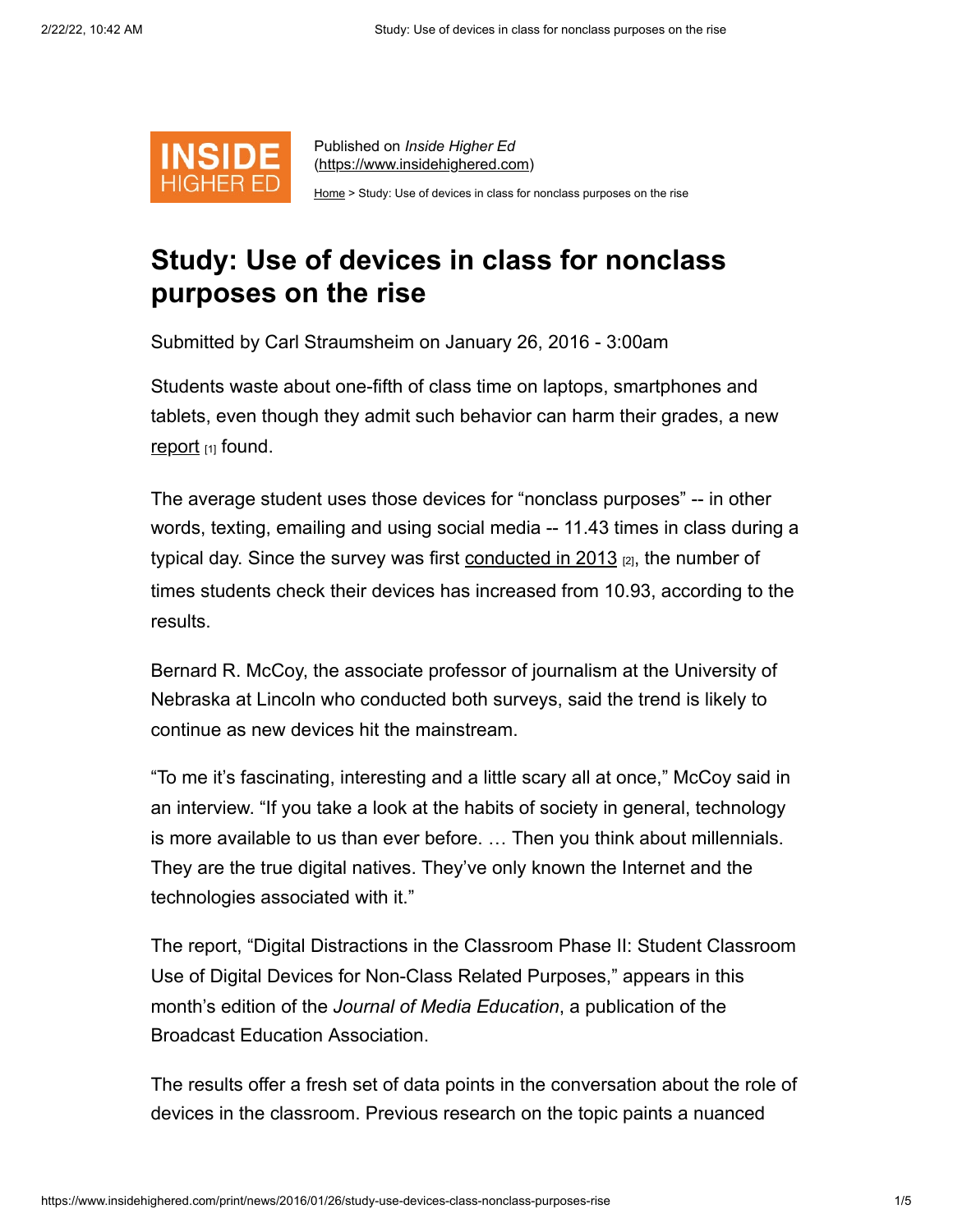picture. For example, a 2014 study out of Michigan State University found that [web surfing in class hurt students' performance](https://www.insidehighered.com/quicktakes/2014/06/18/study-web-surfing-class-hurts-top-students-too) [3] regardless of their intellectual ability. Other studies have hinted at some potential benefits, such as an article that appeared in *Communication Education* last year that suggested [texting about a topic taught in class](https://www.insidehighered.com/news/2015/06/08/study-examines-impact-texting-and-tweeting-academic-performance)  $A_1$  can serve as note taking.

"Students have the opportunity to use this technology to be able to satisfy their own information needs," said McCoy, who called the increase in device usage a "dual challenge." Students need to communicate how they would like to see devices used in the classroom, he said, while "colleges and universities have to provide more updated technology and support for instructors so [they] can more effectively use these tools for better student engagement."

Why do students peek at their devices during class? McCoy's results suggest two competing reasons. About 63 percent of surveyed students said they do so to stay connected, but an equally large share of students said they are attempting to fight boredom. Other explanations, such as working on related course work or monitoring in case of an emergency, followed with 46.4 percent and 37.1 percent, respectively.

Students also overwhelmingly support using devices in the classroom, with about 90 percent of respondents saying devices should not be banned. The students base their support mainly on two beliefs: that they can use devices without being significantly distracted, and that they should be free to use their devices whenever they want. A smaller number of students said whatever they use the devices for outweighs the distractions it may cause (12.8 percent), or that they simply can't stop themselves from looking (11.5 percent).

"This speaks qualitatively to their feeling that they should be the ones to decide when and how to use their digital devices," said McCoy, adding that students' opinions can't solely be attributed to a sense of entitlement. "It's a part of what's now factored into the classroom, and it's a reality we all have to think about."

The findings clash with results of a  $\frac{\text{survey}}{\text{5}}$  $\frac{\text{survey}}{\text{5}}$  $\frac{\text{survey}}{\text{5}}$  conducted by learning management system provider Instructure, also released today. That survey,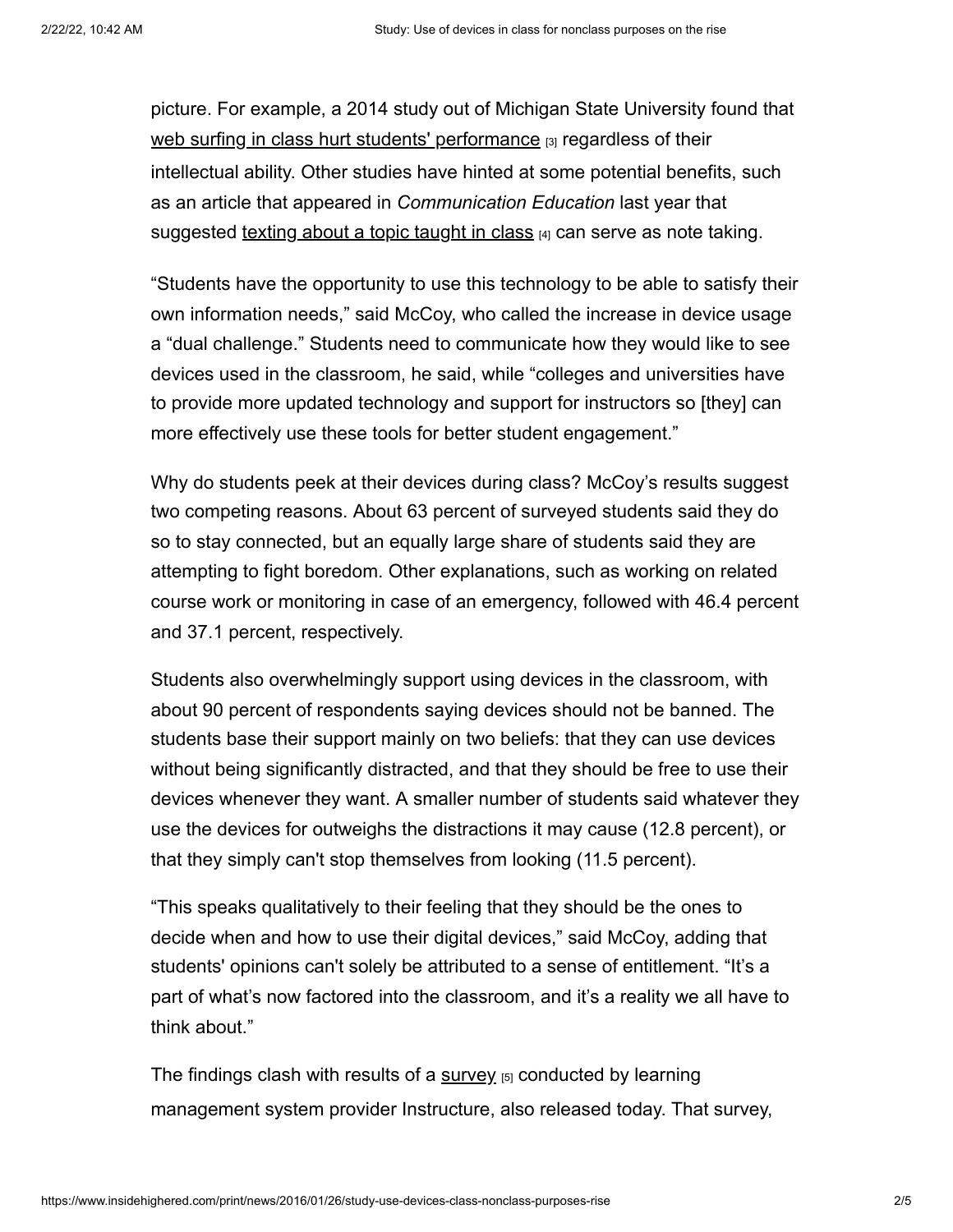which asked faculty members and K-12 teachers around the world about their feelings on technology in the classroom, found that respondents were most concerned about the devices' ability to distract.

The students in McCoy's survey were at least cognizant of the disadvantages of devices in the classroom. Nearly nine in every 10 students said not paying attention was the biggest disadvantage, and eight in 10 said being distracted by devices could lead them to miss instruction.

McCoy's findings also reveals students' own assumptions about their ability to multitask. Even though students agreed that checking their devices could harm their academic performance, a majority of students (about 58 percent) described it as only a "little" distraction.

The same applies to distracting students around them. More than one-third of the surveyed students (about 39 percent) said they can stealthily check their devices without distracting anyone around them. An additional 42 percent said it, too, only causes little distraction for other students.

McCoy based his report on survey results from 675 students at four-year institutions in 26 states. Women outnumbered men by nearly a two-to-one margin, but respondents were split more or less evenly between freshmen, sophomores, juniors and seniors. The results did not reveal any major splits between female and male students, other than finding men were slightly more likely to play games in class and women favored social media.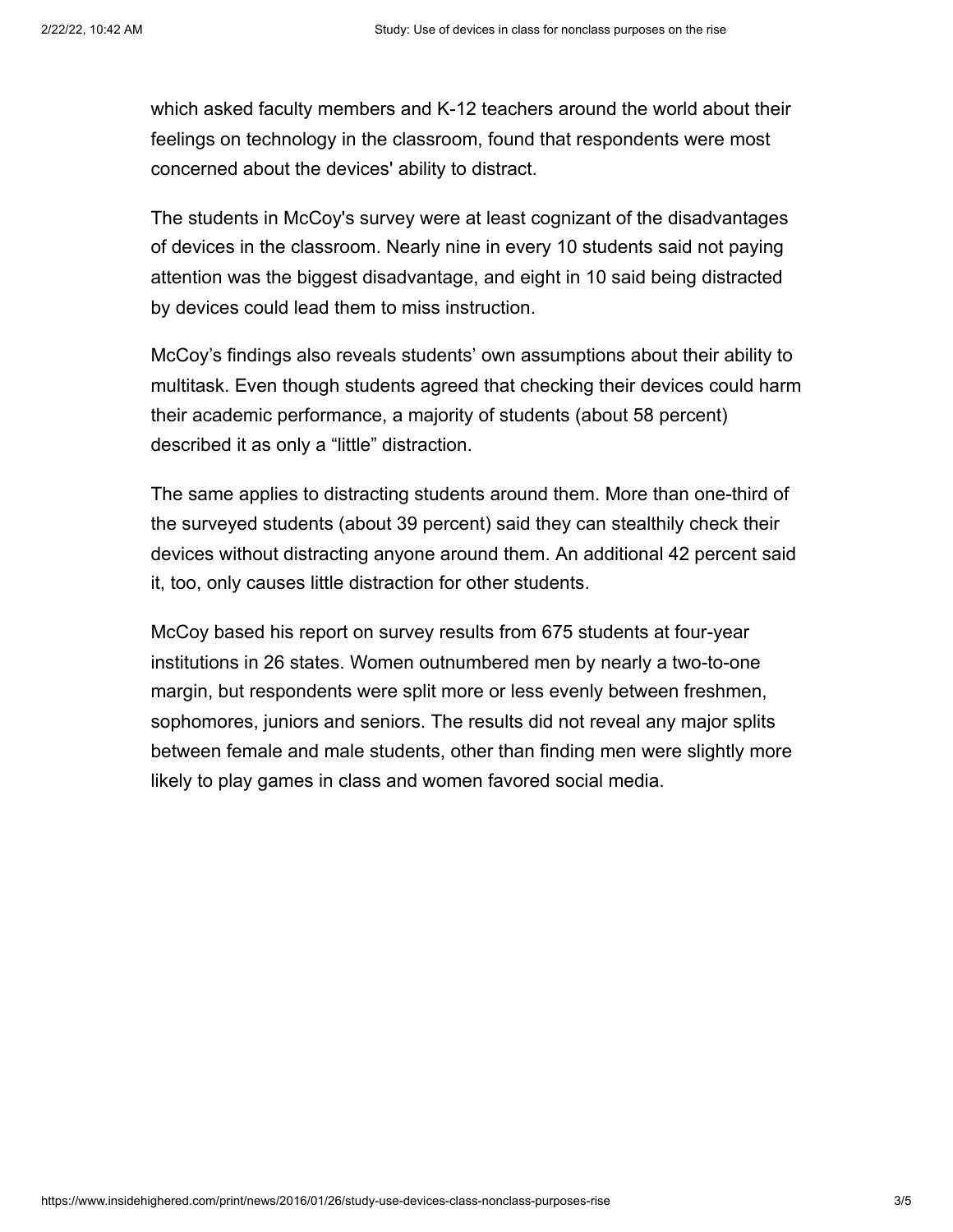

[6]